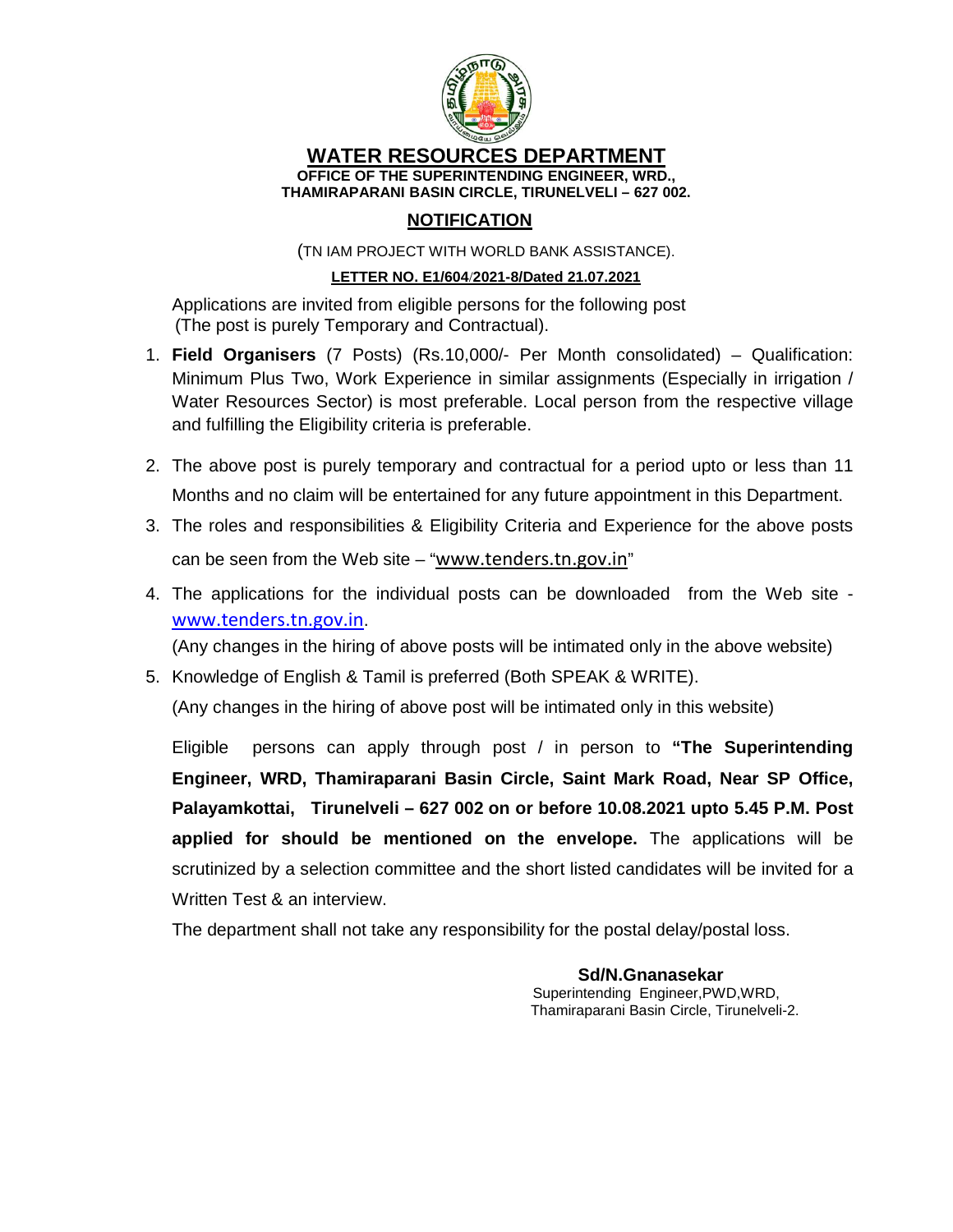### **1. Roles and Responsibilities of Field Organizers:**

- 1. To assist in carrying out the WUA capacity building activities in their areas and ensure participation of WUA members.
- 2. To Familiarise and understand the topography of the area.
- 3. To identify the socio-economic and other issues in the area.
- 4. To assist in identifying the potential persons in the village to become the Peer trainers from the WUAs, leading farmers, opinion makers, retired Government servants etc., for giving capacity building to WUAs.
- 5. To assist the eligible farmers to become a Water User of the association by updating the Revenue records.
- 6. To create awareness amongst the water users to take part in all the activities of WUA.
- 7. To assist in updating the details of WUA members now and then.
- 8. To assist in developing plan and schedule for conducting training programs.
- 9. To Coordinate and finalize training plan in conjunction with MTS and Regional social development specialist.
- 10. To assist in organizing and conducting the peer Trainings @ 48 Trainings over a period of 3 years in conjunction with WUA development team.
- 11. To distribute essential training materials to all the WUAs during the training sessions.
- 12. To assist in getting the feedback and monitoring results from training sessions.
- 13. To assist in conducting WUA assessment and scoring exercise for WUAs.
- 14. To ensure farmers getting benegits from SWIKC centers.
- 15. To motivate the office bearers of WUA to attend the Training programmes and make them to Effectively participate in the deliberations. To Assist the WUAs in Forming Sub-Committees.
- 16. To motivate and assist the WUAs in convening the meetings regularly.
- 17. To assist the WUAS in opening Joint Account and to maintain various records.
- 18. To build the capacity of the WUAs to sustain the activities.
- 19. To collect reports regarding Social, Gender and other issues related to Social activities.
- 20. To assist women participation in election & PIM activities and also collecting such information.
- 21. To collect the data networking community based organization & interest group.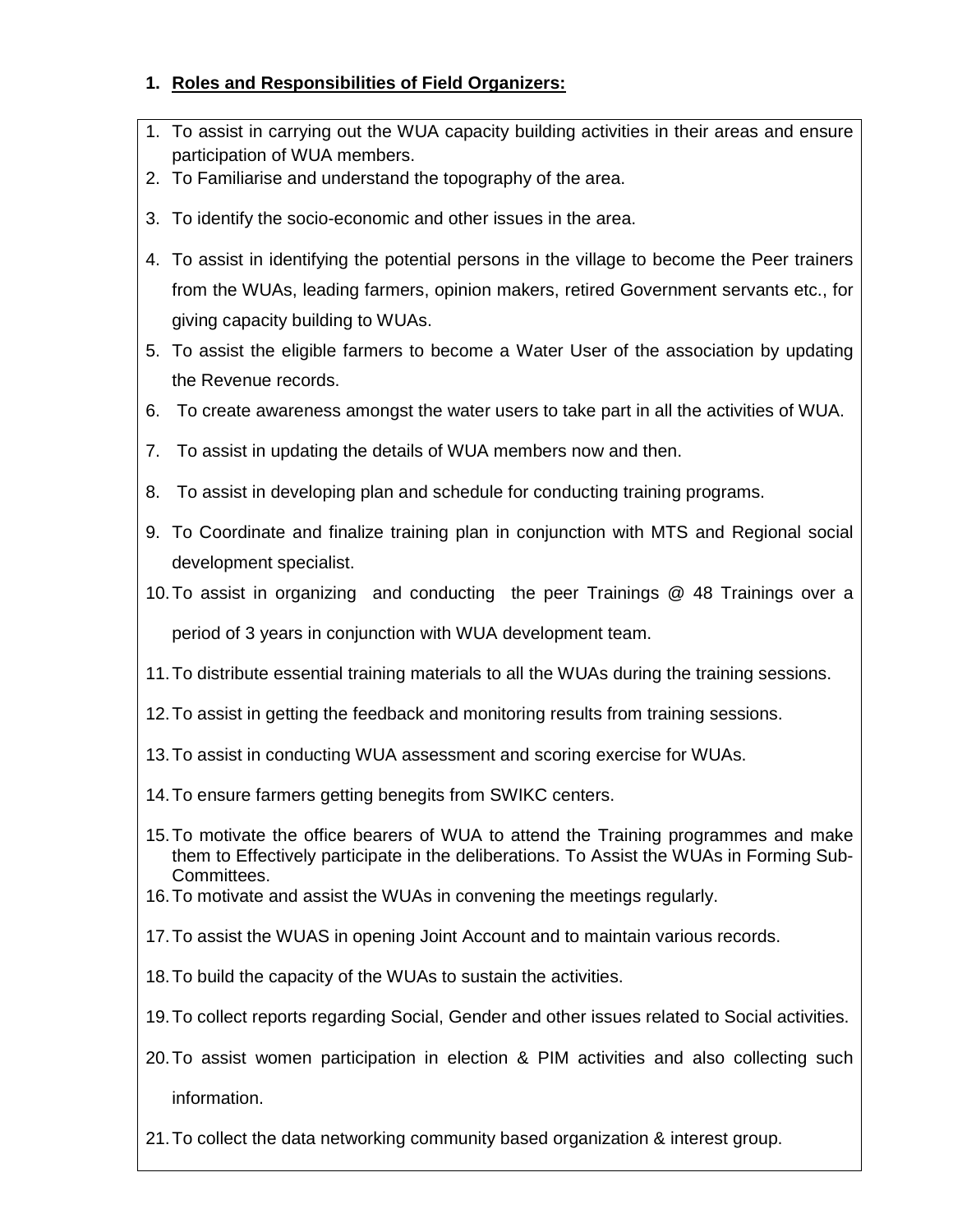## **Eligibility Criteria and Experience for Field Organisers (FO) :-**

| <b>Area Specific Expertise required</b>  | <b>Eligibility Criteria</b>                   |  |  |
|------------------------------------------|-----------------------------------------------|--|--|
| Community Mobilization and rapport       | 1. Candidates who have studied minimum up to  |  |  |
| building with both farmers and officials | plus two level.                               |  |  |
| Experience in working<br>with the        | 2. Work Experience in similar assignments     |  |  |
| Community. Well acquainted with the      | (especially in irrigation / Water Resources   |  |  |
| WUA areas and have a very good           | sector) is most preferable.                   |  |  |
| knowledge about the socio-economic       | 3. Local person from Tirunelveli, Thoothukudi |  |  |
| and rural development related issues.    | and Tenkasi Districts and fulfilling<br>the   |  |  |
|                                          | Eligibility criteria is preferable.           |  |  |
|                                          |                                               |  |  |

 **Sd/N.Gnanasekar**  Superintending Engineer,PWD,WRD, Thamiraparani Basin Circle, Tirunelveli-2.